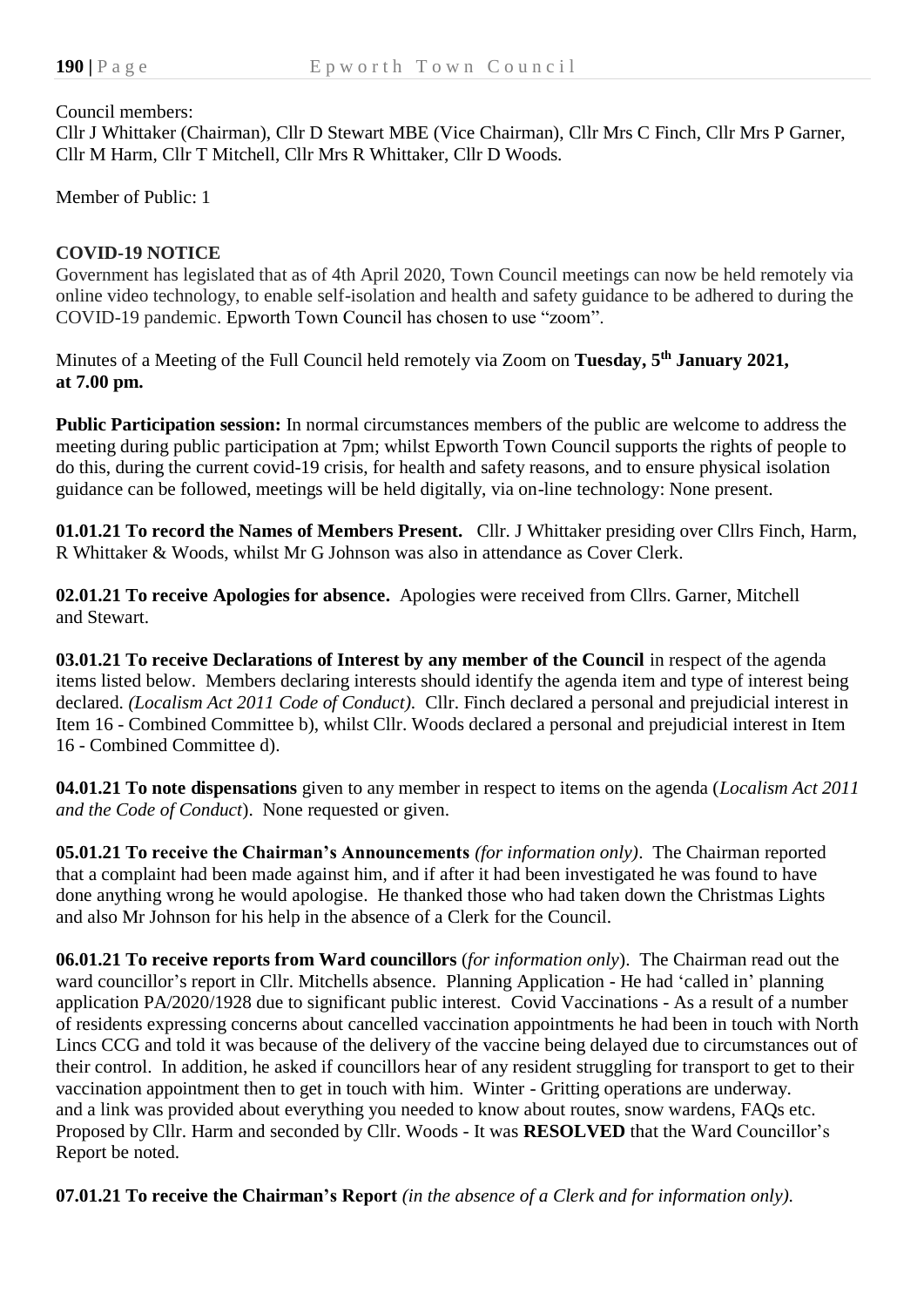Each councillor was provided with a list of activities undertaken by the Chairman in the absence of a Clerk. Proposed by Cllr. R Whittaker and seconded by Cllr. Harm - It was **RESOLVED** that the Chairman's Report be noted.

**08.01.21 To resolve Draft Minutes** a) Minutes of a Meeting of the Full Council held on Tuesday, 1<sup>st</sup> December 2020 (via zoom), copies of which have been previously circulated, for approval and signature. Proposed by Cllr. Woods and seconded by Cllr. Harm, it was **RESOLVED** they be approved as an accurate record for signature by the Chairman - subject to the date being included. b) Minutes of an Extraordinary Meeting of the Full Council held on Monday, 14<sup>th</sup> December 2021 (via zoom), copies of which have been previously circulated, for approval and signature. Proposed by Cllr. R Whittaker and seconded by Cllr. Harm - It was **RESOLVED** they be approved an accurate record for signature by the Chairman - subject to the date being included.

**09.01.21 To dispose of any business, if any, remaining from the last meetings.** a) Ordinary Meeting of the Full Council held on Tuesday 1<sup>st</sup> December 2021 - no issues were raised. b) Extraordinary Meeting of the Full Council held on Monday, 14th December 2021 - no issues were raised.

**10.01.21 Internal Control: to receive the Account and Budget sheets for November 2020** and copy of bank statements for approval and signature of the Chairman. Proposed by Cllr Harm and seconded by R Whittaker - It was **RESOLVED** an accurate record for approval and signature by the Chairman.

**11.01.21 Precept / Budget: to receive and discuss DRAFT precept figures.** The Chairman discussed the precept for 2021 / 2022, and this had to be submitted to North Lincolnshire Council by Friday,  $29<sup>th</sup>$  January 2021, however there was a need to take a further look at the figures. Proposed by Cllr. Harm and seconded by Cllr. Finch - It was **RESOLVED** there was a need to speak to North Lincolnshire Council to see if the date for submitting the precept figure could be deferred, however if not, then an extraordinary meeting of the Full Council would be called to discuss the precept.

**12.01.21 Internal Control: To receive information regarding payments on the Financial Statements (***such as direct debits and credit payments*) approved by the Town Clerk since the last meeting of the Town Council, under powers granted by the Local Government Act 1972 s101 and in accordance with Council Policy (*schedule herewith*) for approval and signature. **NOTE: banking dates are approximate and may vary from those listed.**

|          | <b>Receipts</b>                 |                       | <b>Net</b> | Vat | Total  |
|----------|---------------------------------|-----------------------|------------|-----|--------|
|          |                                 |                       |            |     |        |
|          |                                 |                       |            |     | £0.00  |
|          |                                 | <b>Total Income</b>   |            |     | £0.00  |
|          |                                 |                       |            |     |        |
|          | <b>Cheques Paid</b>             |                       | <b>Net</b> | Vat | Total  |
|          |                                 |                       |            |     |        |
| 09.11.20 | 104591                          | R Wilkinson (         | £30.00     |     | £30.00 |
|          |                                 | Windows Cemetery)     |            |     |        |
|          |                                 | <b>Total Cheques</b>  |            |     | £30.00 |
|          |                                 |                       |            |     |        |
|          | <b>Authorised Card Payments</b> |                       |            |     |        |
|          |                                 |                       |            |     |        |
|          |                                 |                       |            |     | £0.00  |
|          |                                 | <b>Total Payments</b> |            |     | £0.00  |
|          |                                 |                       |            |     |        |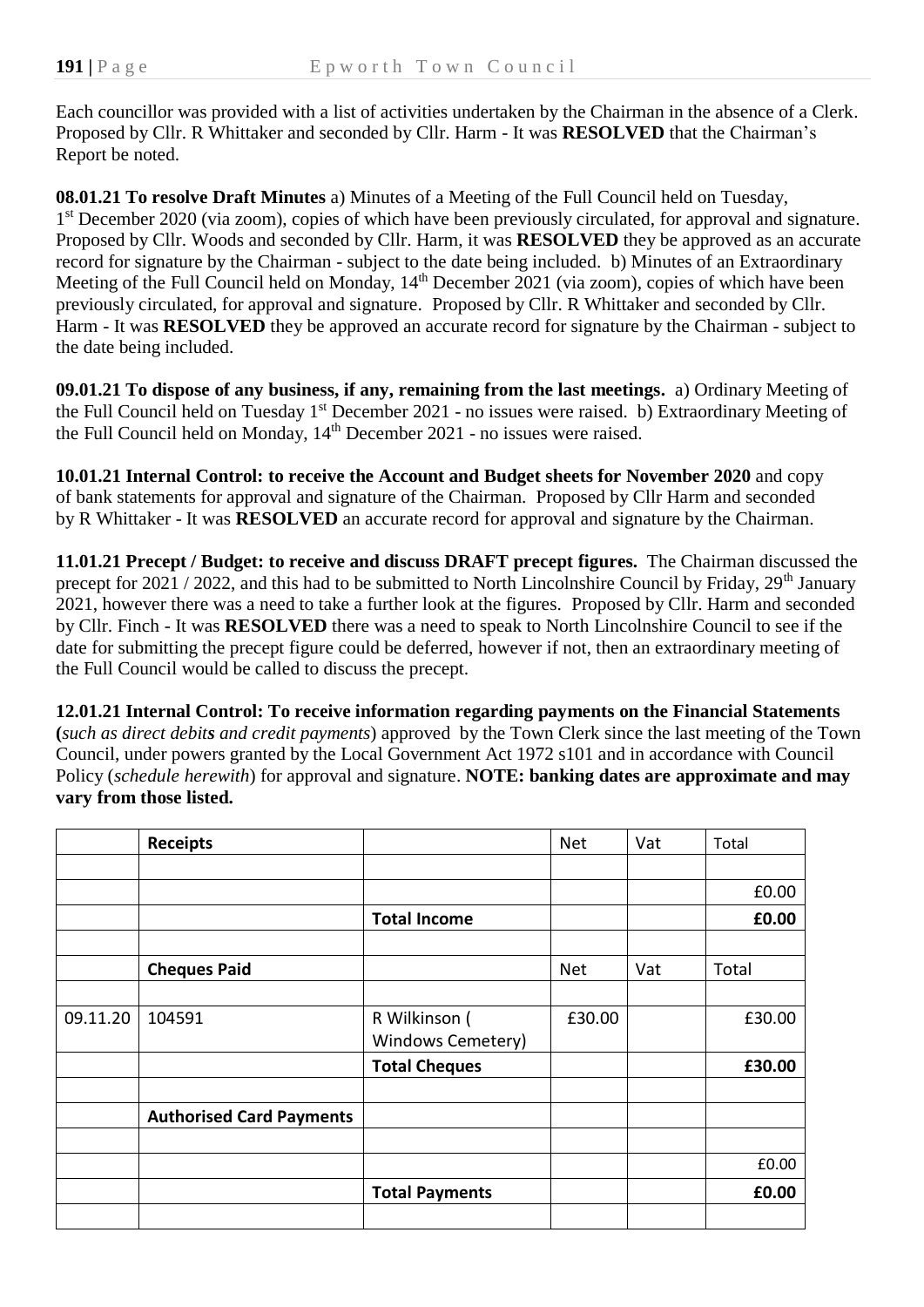| Misc. Items/DD's |                   |  |        |
|------------------|-------------------|--|--------|
|                  |                   |  |        |
|                  |                   |  | £0.00  |
|                  | <b>Total DD's</b> |  | £00.00 |

The Chairman explained there was not much on the schedule, because the bank statements had not yet been received, therefore some payments would appear on the next schedule to avoid any mistakes being made. Proposed by Cllr. R Whittaker and seconded by Cllr Harm - It was **RESOLVED** that this be noted.

| 13.01.21 Internal Control: To resolve January cheques for payment as presented on the following |
|-------------------------------------------------------------------------------------------------|
| schedule (Local Government Act 1972 as amended) for approval and signature.                     |

|        |               |                                  | <b>Net</b> | <b>VAT</b> | Total   |
|--------|---------------|----------------------------------|------------|------------|---------|
| 104601 | MQWA Ltd      | Monthly H&S Fee                  | £50.00     |            | £50.00  |
| 104602 | JT Building & |                                  |            |            |         |
|        | Joinery       | <b>Cleaning of Play Surfaces</b> | £380.00    |            | £380.00 |
|        |               |                                  |            |            |         |
|        |               | <b>Total cheques for</b>         |            |            |         |
|        |               | payment                          |            |            | £430.00 |

Proposed by Cllr R Whittaker and seconded by Cllr. Woods - It was **RESOLVED** the cheques for payment be approved as presented, and the Chairman to sign the schedule.

# **14.01.21 Planning: Town & Country Planning Act 1990 (as amended):**

**a) To resolve PA/2020/2006** Planning permission to erect a two storey rear extension and replace the front elevation ground floor windows with bay windows. Site - 18 Garth Cottage, Hollingsworth Lane, Epworth, DN9 1EX. Proposed by Cllr. R Whittaker and seconded by Cllr. Finch - It was **RESOLVED** that the Council should make no objections.

**b) To resolve PA/2020/2009** Planning permission to raise the roof line to erect a first floor with roof dormers and alter elevations. Site - 41 Holmefield, Rectory Street, Epworth, DN9 1HB. Proposed by Cllr. R Whittaker and seconded by Cllr. Finch - It was **RESOLVED** that the Council should make no objections.

**15.01.21 To receive information on a notification from the Land Registry for alterations to land borders North of Station Road, Epworth:** Each councillor was provided with correspondence from the Land Registry about three applications to change land borders North of Station Road, Epworth. The correspondence had been left for the Clerk to open, however the Clerk did not return, therefore it was opened by the Chairman when he was putting the paperwork together for the Full Council meeting. He saw that the deadline for responses was before the meeting, therefore he rang up the Land Registry and asked for an extension. He was told no, however if the Council was likely to object - which was a possibility which could not be ruled out, then he was advised to email objections to each application with a caveat that it had to be discussed by the Full Council and the objections may change or be withdrawn. The Chairman sent the emails, but he later found out they were returned undelivered, meaning the Land Registry had not received them.Proposed by Cllr. R Whittaker and seconded by Cllr. Harm - It was **RESOLVED** that the information be noted.

# **16.01.21 Combined Committee:**

**a) To resolve DRAFT minutes** of a Combined Committee meeting held on Thursday, 10<sup>th</sup> December 2020, (via zoom) copies of which have been previously circulated, for approval and signature. Proposed by Cllr. Finch and seconded by Cllr. Woods - It was **RESOLVED** they be approved as an accurate record for signature by the Chairman.

**b) To receive and resolve quotes for work to be carried out to the cemetery paths.** Cllr. Finch had earlier declared a personal and prejudicial interest in this item, so if it were discussed she would have to leave the meeting making it inquorate. Proposed by Cllr. Harm and seconded by Cllr. R Whittaker - It was **RESOLVED** that the item be deferred to the February meeting of the Full Council.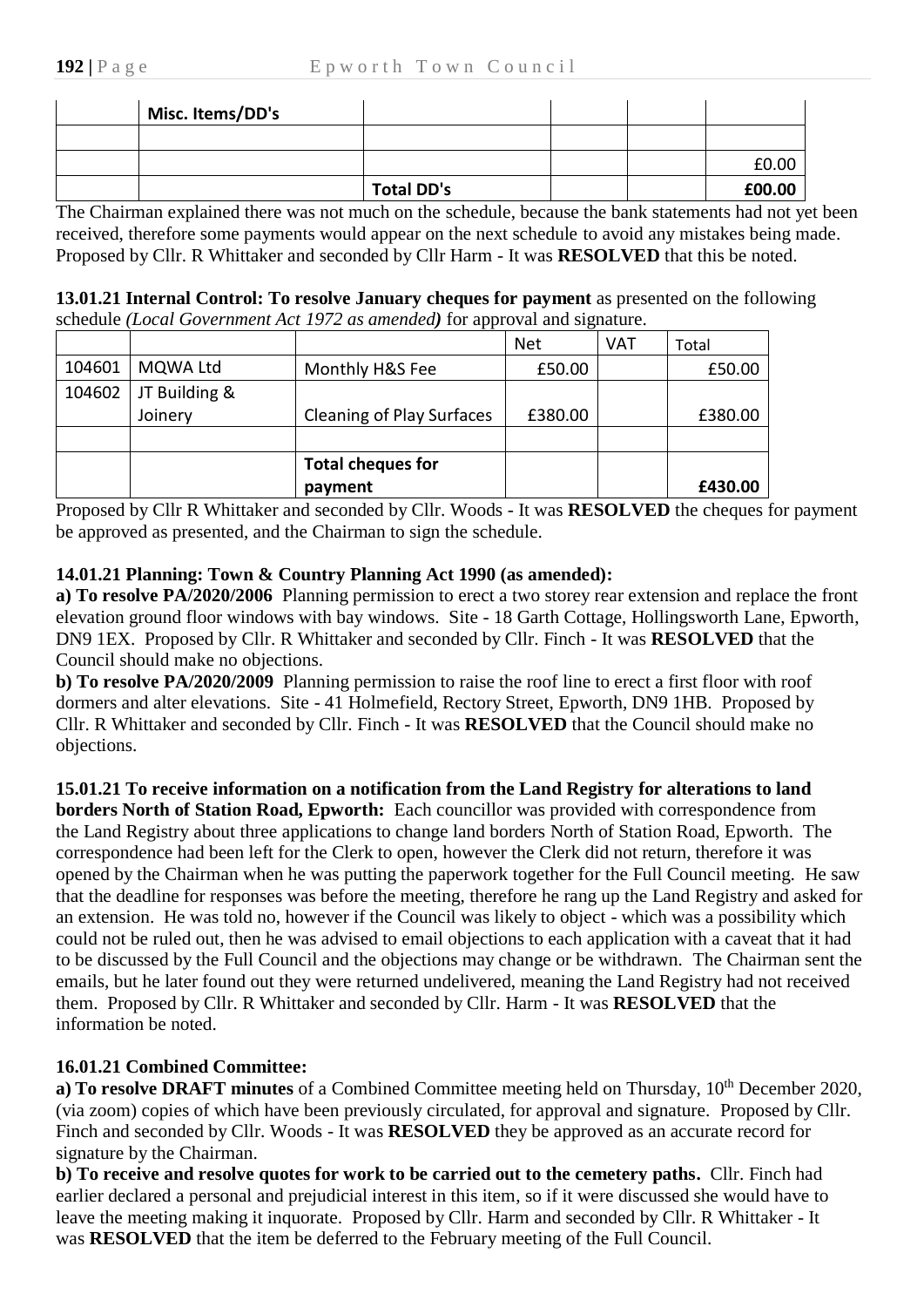**c) To receive and resolve the recommendation from the Combined Committee to accept a quote for works to be carried out to the 2nd floor of Cemetery Lodge.** The Council had only received one quote for the work, which included room clearance, wall paper removal and removing of all debris. It was **RESOLVED** JT Building & Joinery Services Ltd should be asked to carry out the work at a cost of £380. **d) To resolve the cost of the hanging baskets to local businesses.** Cllr. Woods had earlier declared a personal and prejudicial interest in this item, so if it were discussed he would have to leave the meeting making it inquorate**.** Proposed by Cllr. Harm and seconded by Cllr. R Whittaker - It was **RESOLVED** that the item be deferred to the February meeting of the Full Council.

**e) To receive information on the cleaning of the playing surface at the Queen Elizabeth II Play Area.** At the last meeting of the Full Council it was agreed that JT Building & Joinery Services should carry out pressure washing of the soft surfaces. The Chairman informed the Council that the contractor had tried to do this, but was concerned that if he continued to do it then it would damage the surface. Playdale recommended the use of weedkiller to kill off any moss and not jet-washing it. Mr Thorpe offered to do it free of charge if the Council provided the weedkiller. Proposed by Cllr. Harm and seconded by Cllr. Finch - It was **RESOLVED** that the Council should take Mr. Thorpe up on his kind offer to do the work free of charge.

**17.01.21 Epworth Town Council 'Social Media & Electronic Communication Policy' - to receive copies of the amended policy for adoption.** Proposed by Cllr. J Whittaker and seconded by Cllr. Harm - It was **RESOLVED** the Council adopt the amended Social Media & Electronic Communication Policy subject to deleting 'Monday to Friday' on page two of the document.

**18.01.21 To Co-opt a new councillor to fill the current vacancy on Epworth Town Council.** The Council had received three expressions of interest in the vacancy, and each councillor had been provided with a copy of the letters submitted by each individual. A vote was then held, where the Chairman read out the surname of each candidate alphabetically, and the raising of arms by councillors to register their vote. **It was RESOLVED that Mrs Stephanie Brumby should be co-opted onto the Council.**

**19.01.21 Trinity Town Planning and Design Ltd: To receive a letter from the organisation regarding a response to initial plans for a holiday village to be located on the site of an old quarry situated on the road between Epworth and Owston Ferry.** Email from Mr Mark Simmonds of Mark Simmonds Planning Services Ltd on behalf of the owner of the old clay quarry on the road between Epworth and Owston Ferry. Whilst there is still some clay / mineral in the site, they believe there may be significant advantages to not extracting all of the remaining mineral, but instead having a development of high quality lodges, fishing lakes and nature ponds, with a permissive footpath around the site to all local people to enjoy walks into and around the site. It is claimed it would reduce the HGV traffic long term and provide leisure and tourism and bio-diversity enhancements. They would appreciate initial feedback and wondered whether a meeting would be useful. The Chairman pointed out that if the Council were to comment on the proposal it may prejudice anything it said later, such as if a planning application was submitted. Proposed by Cllr. Harm and seconded by Cllr Woods - It was **RESOLVED** that the information be noted.

**20.01.21 Going Digital: To receive quotes for electronic equipment required to prepare for going digital at the end of April 2021**. Each councillor was provided with some quotes for electronic tablets. Proposed by Cllr. R Whittaker and seconded by Cllr. Finch - It was **RESOLVED** that the Council should spend up to £1,200 (not including VAT) to purchase nine electronic tablets.

**21.01.21 Section 137 Grant application: To receive a grant application for £4,500.00 from Epworth & District Agricultural Society.** The Council had received a grant application from Epworth & District Agricultural Society who were seeking financial assistance towards the cost of the up-keep and maintenance of the showground. Each councillor was provided with a copy of the grant application, certificate of incorporation, annual report and a set of accounts. Proposed by Cllr. Finch and seconded by Cllr. R Whittaker - It was **RESOLVED** that the Council should make a S137 grant of £4,500 to Epworth & District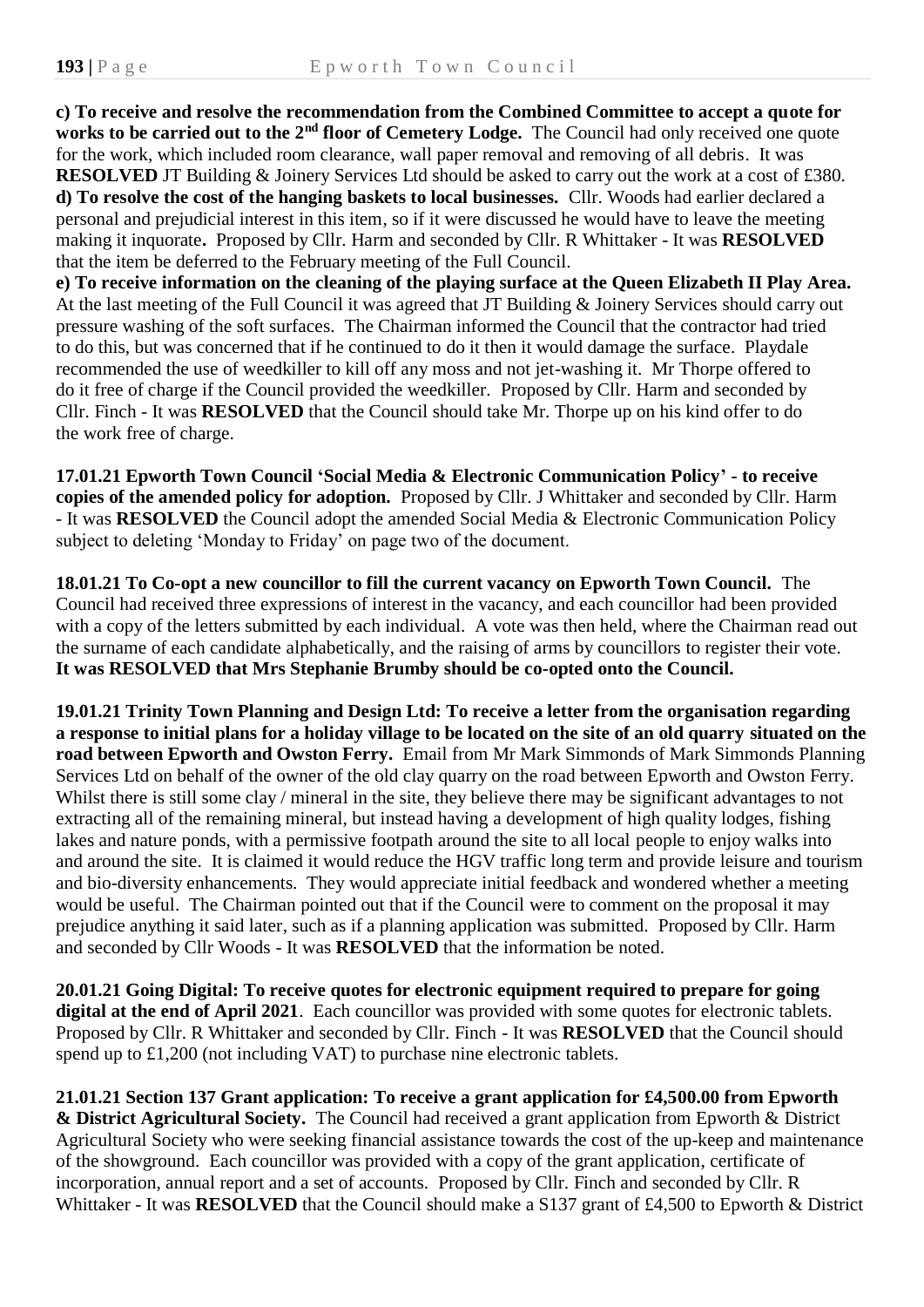Agricultural Society if allowed to do so by the viring of some funds, but if not then a S137 grant of £1,995 be made for the current financial year followed by a S137 grant of £2,505 for the next financial year. Cllr. Harm abstained.

**22.01.21 To discuss reporting of crime and anti-social incidents (Cllr. Mitchell).** There had been a case where it had been queried if an incident involving anti-social behaviour / council property should have been reported to the Police.It was pointed out that the Police only attend if there is a call for their service. By not reporting an incident / crime then the police will not attend, and if they do not attend it may be assumed there is no need for them, and then there is a danger that the number of police in the area will reduce. Proposed by Cllr. Harm and seconded by Cllr. Finch - It was **RESOLVED** that the Council should report incidents involving anti-social behaviour and Council property to the Police.

**23.01.21 To discuss the timings of meetings.** The timings of meetings had been queried, but meetings depend on the availability of members to attend them. Proposed by Cllr. Harm and seconded by Cllr. Finch - It was **RESOLVED** that meetings should be arranged to suit the majority of the members of the Committee or Full Council.

**24.01.21 Correspondence:** to note list*.* There was no list available other than that in the Chairman's Report given earlier. It was **RESOLVED** that this be noted.

**25.01.21 To receive and resolve:** A response to a letter received from a member of the public dated 21/12/20 reference a footpath to the North of the Queen Elizabeth II Field. A letter from a local resident who was concerned about the current state of the track / footpath that links the Church and King's Head Croft area with the Garden Centre. They claimed it was extremely muddy and almost impassible in some parts partly due to the excessive rainfall but also as a result of vehicles using the track. They queried if vehicles were using it as a shortcut from the A161 through to Beltoft or to attend the Church, and wondered if it would be possible for a gate / barrier to be erected either near the Church or Garden Centre to prevent this happening. On a different subject, they wanted to know if the Council was going to be involved in the national tree planting scheme, they were personally interested in getting involved and carrying out some tree planting. Proposed by Cllr. Harm and seconded by Cllr. Woods - It was **RESOLVED** that the footpath problem should be referred to North Lincolnshire Council and the resident be informed that the Council intended to get involved in the national tree planting scheme.

**26.01.21 To list**: items for facebook. Thanks to all those who had helped with litter picking around the town.

**27.01.21 Questions to the Chairman:** *(Items of immediate urgency that must be acknowledged before the next meeting and have not been included on the Agenda*)*.* No issues were raised.

**28.01.21 To confirm the date and time of the next monthly meeting as** *(Tuesday 2 nd February 2021).*

**29.01.21 In view of the confidential nature of the business concerning members of staff or legal issues about to be transacted, it is advisable and in the public interest that the press and public be temporarily excluded and they are asked to withdraw under the terms of the Public Bodies (Admission to Meetings) Act 1960 and of Standing Orders.** Proposed by Cllr. Harm and seconded by Cllr. R Whittaker.

The following items were then discussed:-

**a) To authorise payments of salaries and related payments** to the value of £959.47, and schedule for signature by Chairman. Proposed by Cllr. Harm and seconded by Cllr. Woods - It was **RESOLVED** cheques for salaries and related payments be authorised, and Chairman to sign the schedule.

**b) To receive and resolve a response to a letter received by the Council with reference to a cemetery matter.** The Council had received a letter to do with the erection of a headstone, however more information was needed. It was **RESOLVED** that there was a need to investigate the matter further.